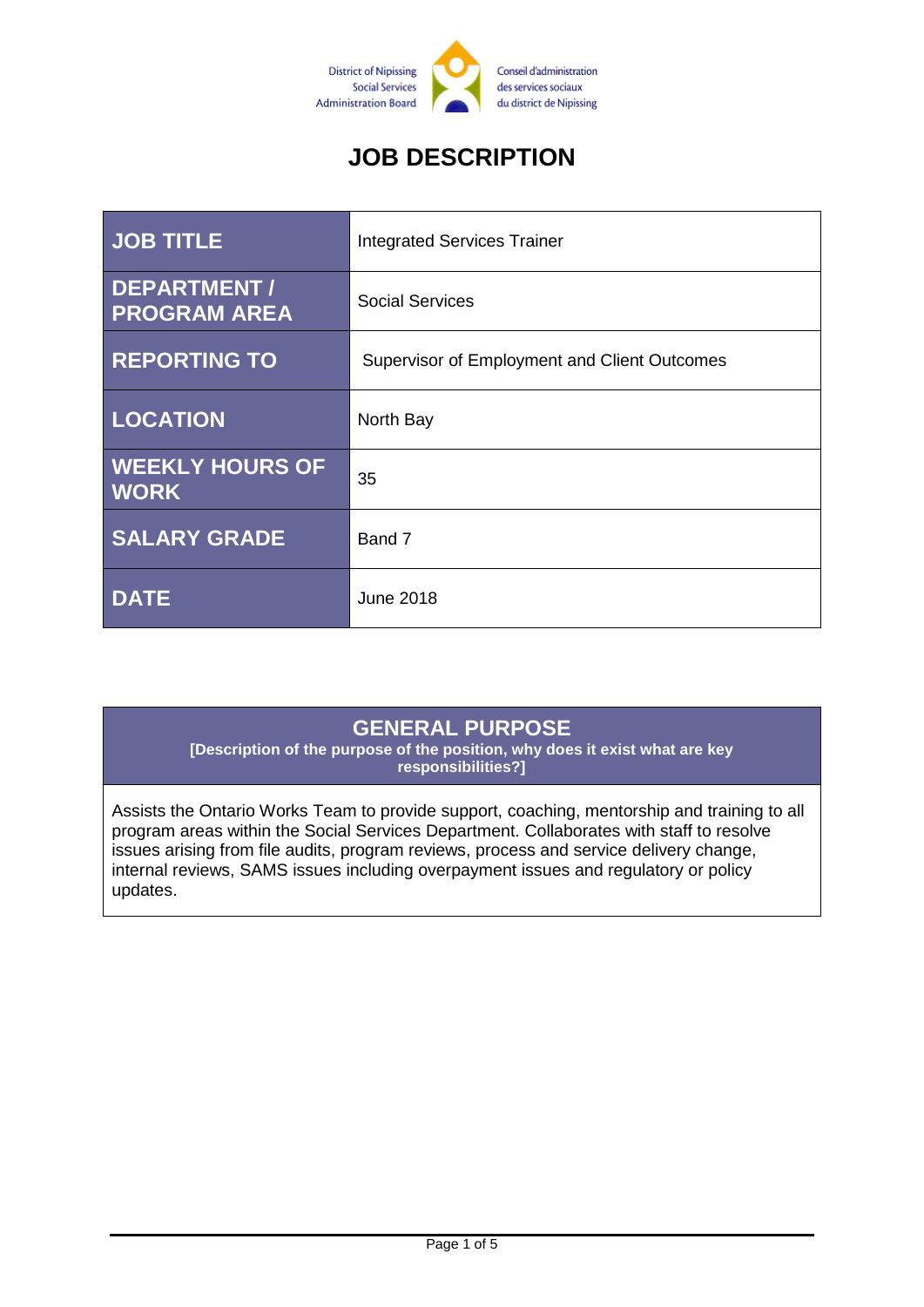| <b>KEY ACTIVITIES</b><br>[Name and list under each the key activities of the position and percentage estimate of time for<br>each section.]                                                                                                                                                                                                                                                                                                                                                                                                                              |     |  |
|--------------------------------------------------------------------------------------------------------------------------------------------------------------------------------------------------------------------------------------------------------------------------------------------------------------------------------------------------------------------------------------------------------------------------------------------------------------------------------------------------------------------------------------------------------------------------|-----|--|
| <b>Staff Coaching &amp; Training</b><br>Develops, delivers, and evaluates training programs (including self-<br>study and blended learning opportunities) for all staff, under the<br>supervision of program management;<br>Provides performance coaching and train-the-trainer programs for<br>٠<br>internal professional development;<br>Coordinates training activities and schedules;<br>٠<br>Review minutes of all team meetings;<br>Lead training sessions for staff as required such as; Legislation,<br>Technology changes and workarounds, Local Policies; etc. | 50% |  |
| <b>Business Processes</b><br>Facilitate on-going training and review of policies and processes to<br>٠<br>ensure program integrity;<br>Recommend best practices to Supervisors of program;<br>٠<br>Update local processes/documents as assigned by the Supervisor;<br>$\bullet$<br>Ensure that updated policies and procedures are accessible to all staff;<br>Maintain updated policies and procedures in user friendly, central<br>electronic location in consistent format (ie LHOP);                                                                                 | 25% |  |
| <b>Ministry Communications</b><br>Review communications from the Ministry as assigned by the<br>Supervisor and provide updated training to staff;<br>Assess impact of changes on local policies and business practices and<br>$\bullet$<br>make recommendations for changes to Supervisors;<br>Identify changes in SAMS business processes;                                                                                                                                                                                                                              | 10% |  |
| <b>Technology</b><br>Review SAMS and OCCMS reports as required;<br>Advise program management on key performance indicators;<br>Identify training needs and recommend to Ontario Works Team;<br>Provide staff training on reading reports and tools to utilize reports as<br>intended by the province;<br>Assist staff with overpayment resolutions as required;                                                                                                                                                                                                          | 10% |  |
| <b>Other Duties</b><br>May assist with the development and completion of reports for Senior<br>$\bullet$<br>Management, the Board and the Ministry;<br>May assist with the completion of internal reviews;<br>Assist with the orientation of all new staff;                                                                                                                                                                                                                                                                                                              | 5%  |  |
| As a DNSSAB employee, the position is responsible for creating,<br>maintaining and actively participating in a respectful workplace, that is<br>free of all forms of harassment, discrimination and violence.                                                                                                                                                                                                                                                                                                                                                            |     |  |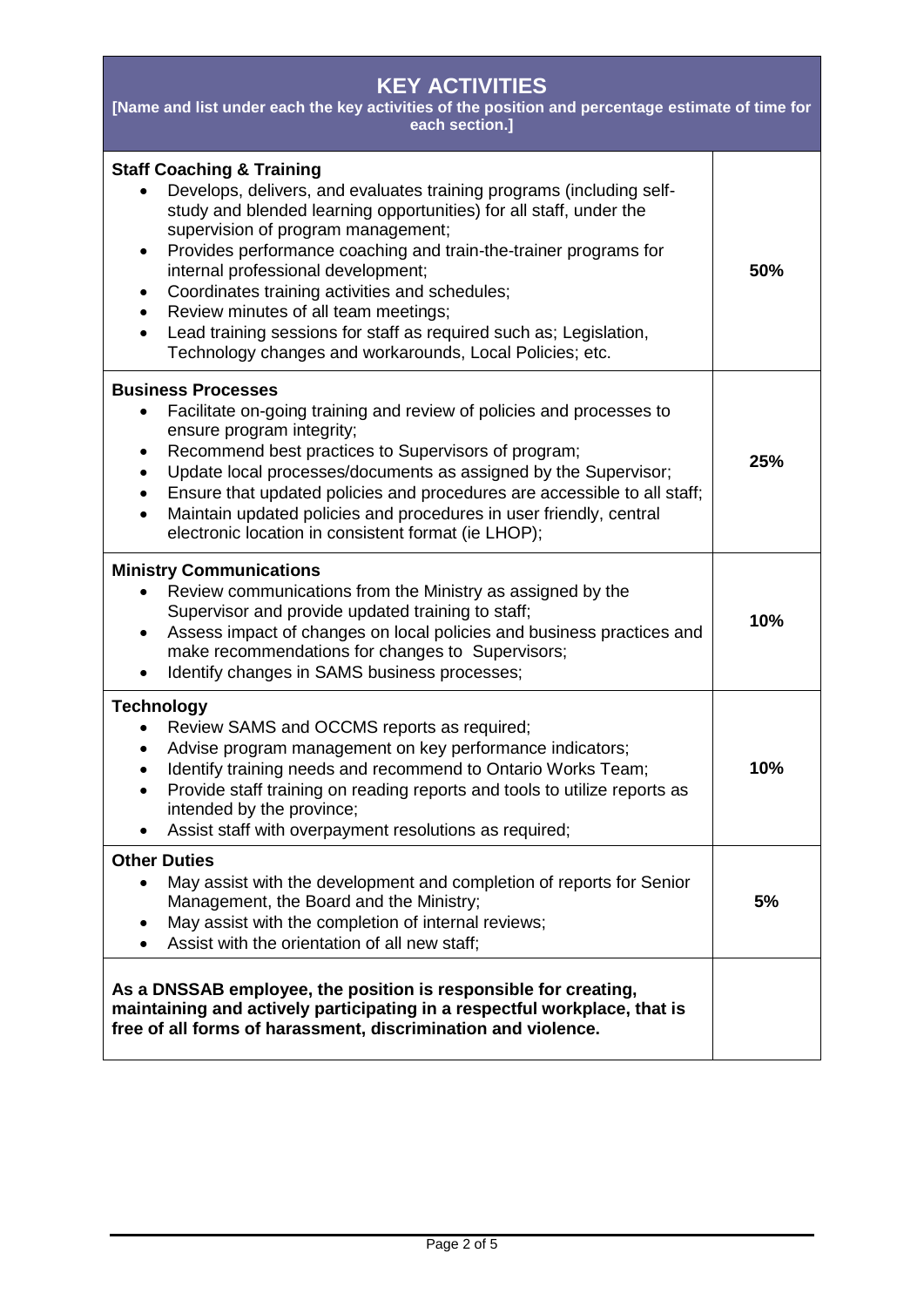# **QUALIFICATIONS**

- Post Secondary Diploma in Social Sciences, Human Services or related field or an acceptable combination of education and experience;
- Three (3) years previous experience in Ontario Works service delivery;
- Excellent working knowledge of the Ontario Works Act & Regulations, Day Nursery Act & Regulation;
- Excellent working knowledge of SAMS and OCCMS;
- Demonstrated analytical skills and ability to develop sound recommendations;
- Demonstrated ability to facilitate decision-making groups and to develop and deliver training sessions;
- Demonstrated ability to work effectively with front line staff and management;
- Excellent verbal and written communication skills;
- Proficiency in the use of Microsoft Office applications for report writing, data analysis, Micro soft programs and presentations;
- Must possess a valid Ontario Driver's License and have a vehicle available for use on the job;
- Respect of confidentiality.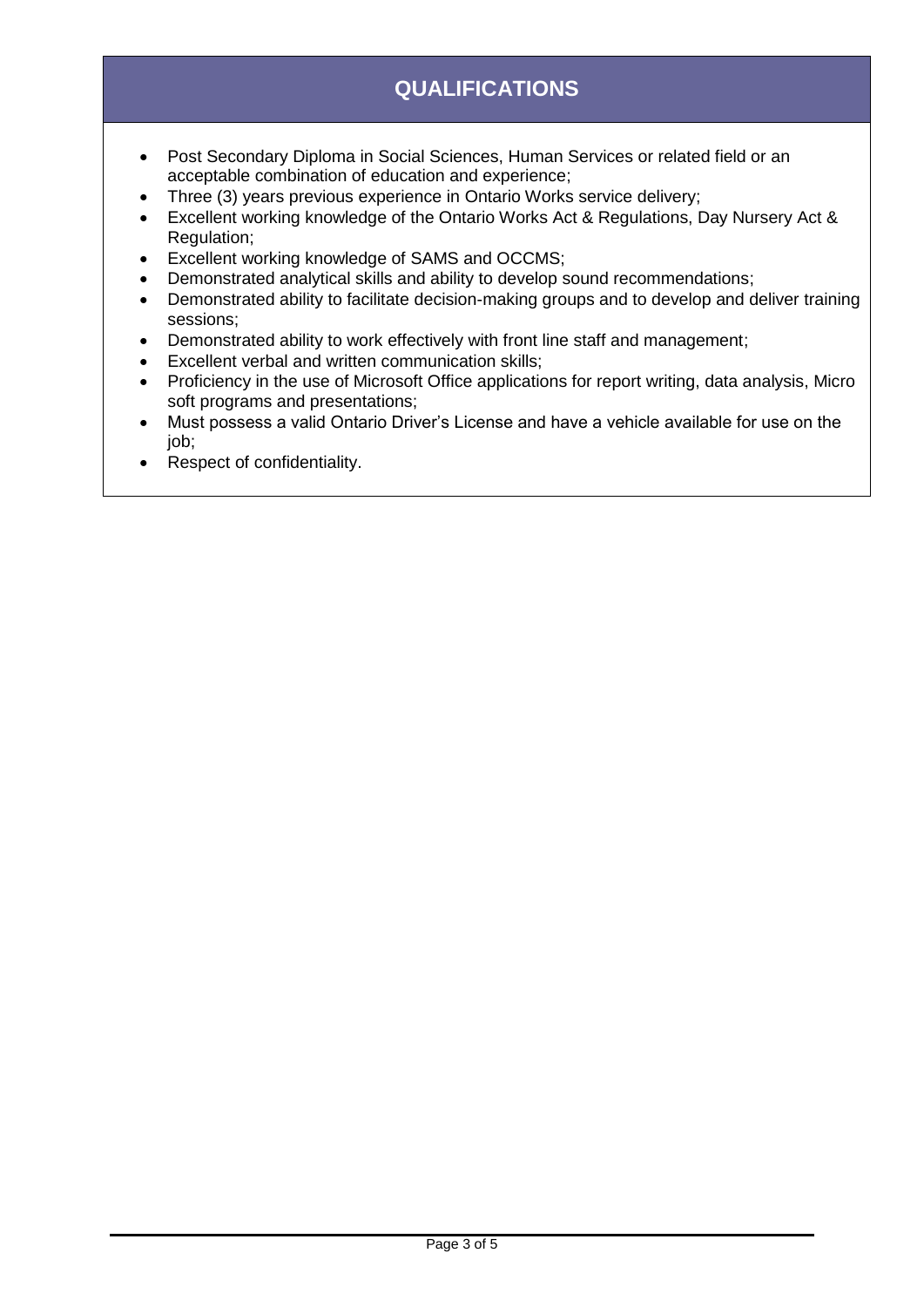# **COMPENSABLE FACTORS**

#### **KNOWLEDGE**

**[This subfactor measures the general knowledge and specialized or vocational training necessary to perform the job duties in a satisfactory manner and has no relationship to the academic achievement of an employee. The degree levels are normally expressed in terms of formal education or equivalent. Similar levels of achievement can be obtained through related experience, courses or self-improvement.]**

Undergraduate level (College) - Two years or equivalent.

#### **EDUCATION AND SPECIFIC TRAINING**

**[The level of formalized knowledge required to satisfactorily fill the position – such knowledge is most commonly acquired as a result of time spent in schools, colleges and universities / today's levels and standards are utilized – Education and Work Experience are rated together]**

Over two years, up to and including four years.

### **JUDGEMENT**

**[Measures the choice of action required in applying methods, procedures, or policies to complete the tasks.]**

The job requires that changes be recommended to established methods or procedures. Work involves a choice of methods or procedures or sequence.

### **MENTAL EFFORT**

**[Measures the period of time wherein mental, visual and/or aural attentiveness is required on the job. Both the frequency and duration of the effort are to be considered.]**

Continuous periods of intermediate duration.

### **PHYSICAL ACTIVITY**

**[Measures the physical activity by the type and duration required to perform the duties.]**

Medium activity of intermediate duration.

#### **DEXTERITY**

**[Measures the level of dexterity required by a job. The levels of manual dexterity are determined by considering the elements of speed and/or accurate hand/eye (or hand/foot) coordination. Movements can be either fine or coarse.]**

Employee is required to perform tasks that demand the accurate co-ordination of coarse movements, where speed is a secondary consideration.